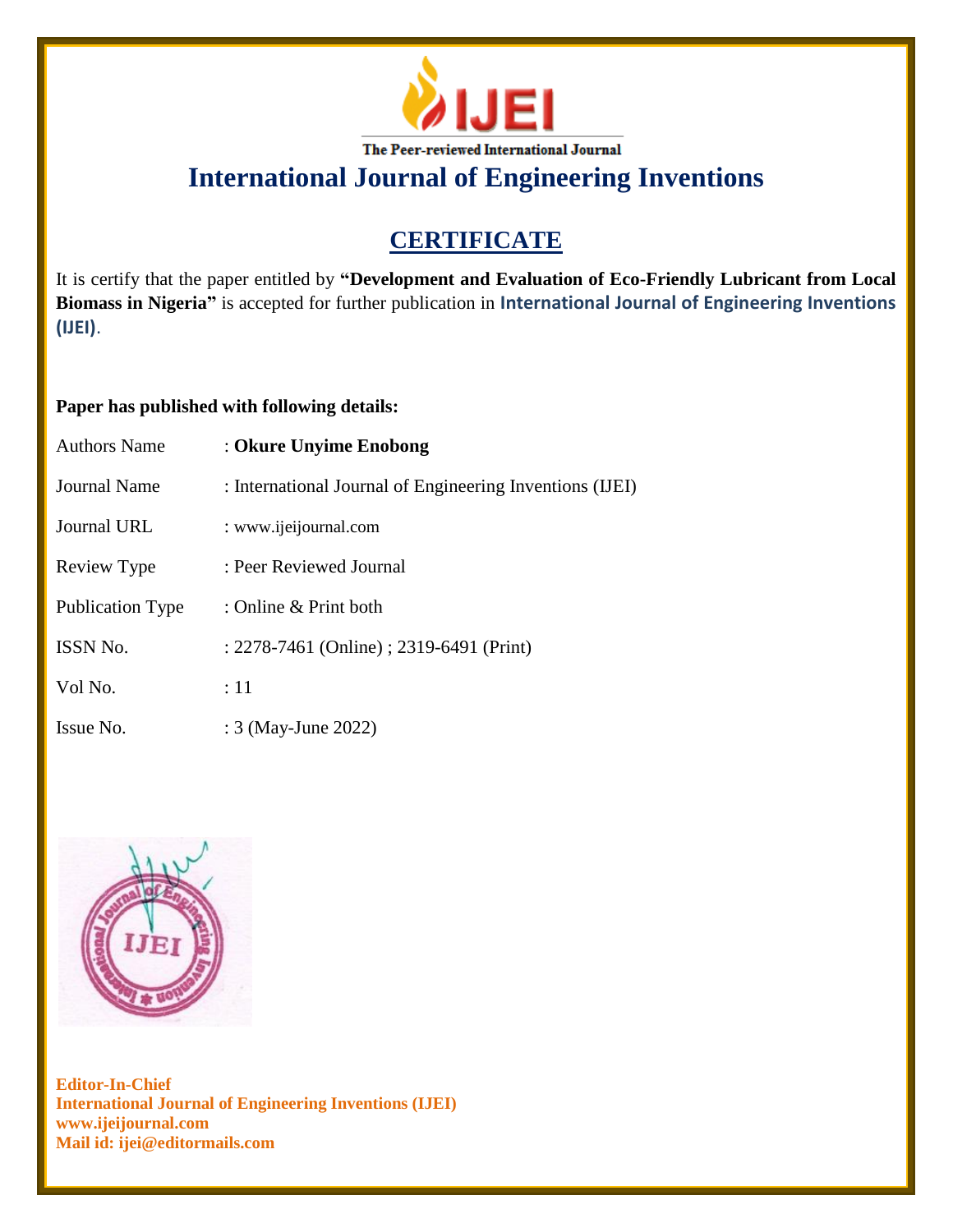

# **International Journal of Engineering Inventions**

## **CERTIFICATE**

It is certify that the paper entitled by **"Development and Evaluation of Eco-Friendly Lubricant from Local Biomass in Nigeria"** is accepted for further publication in **International Journal of Engineering Inventions (IJEI)**.

### **Paper has published with following details:**

| <b>Authors Name</b> | : Odiki, Esther Ebimoboere                               |
|---------------------|----------------------------------------------------------|
| Journal Name        | : International Journal of Engineering Inventions (IJEI) |
| Journal URL         | : www.ijeijournal.com                                    |
| Review Type         | : Peer Reviewed Journal                                  |
| Publication Type    | : Online & Print both                                    |
| <b>ISSN No.</b>     | : 2278-7461 (Online) ; 2319-6491 (Print)                 |
| Vol No.             | $\div 11$                                                |
| Issue No.           | : 3 (May-June 2022)                                      |



**Editor-In-Chief International Journal of Engineering Inventions (IJEI) www.ijeijournal.com Mail id: ijei@editormails.com**